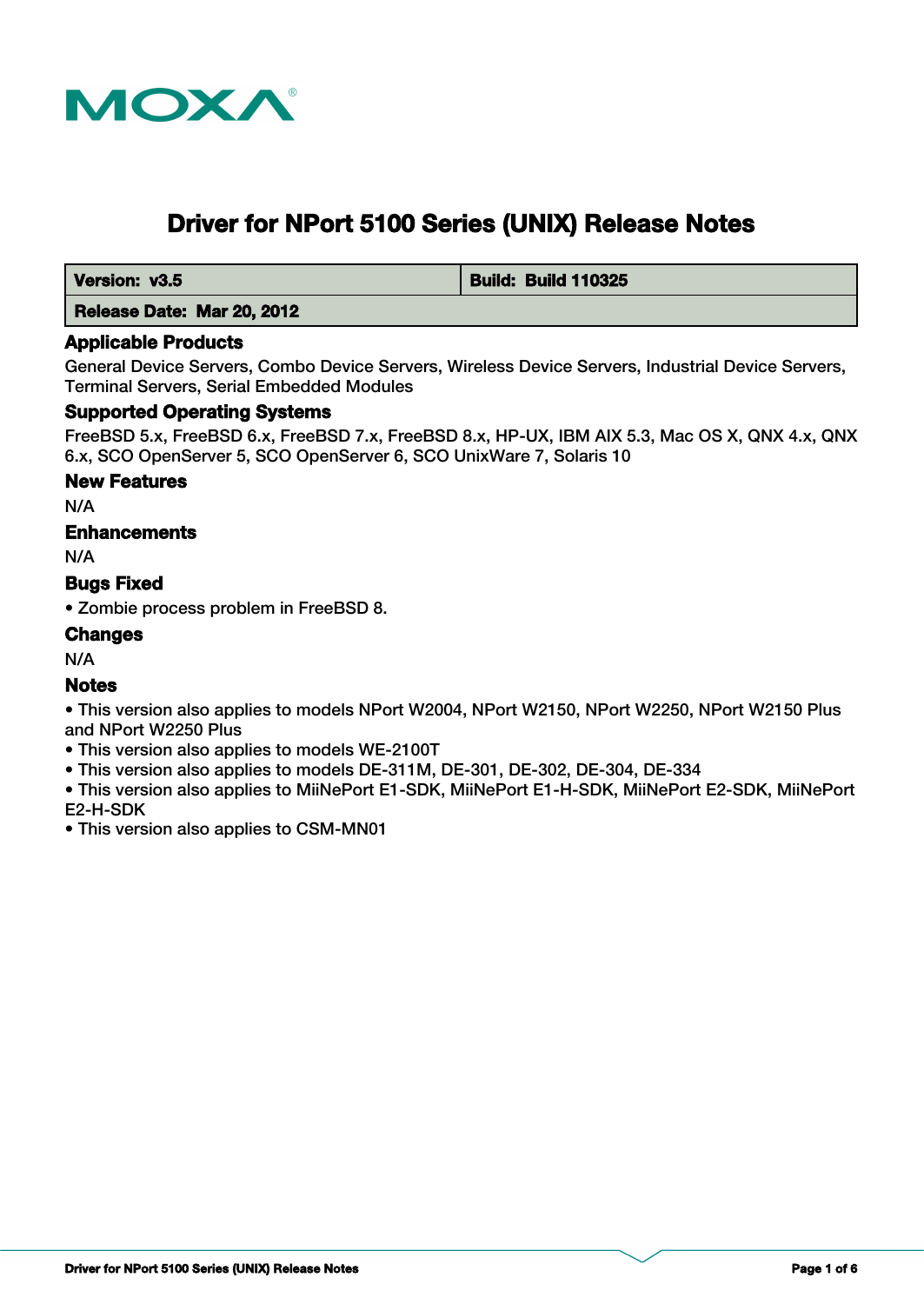

| Version: v3.4 | <b>Build: N/A</b> |
|---------------|-------------------|
|               |                   |

 **Release Date: N/A**

# **Applicable Products**

General Device Servers, Combo Device Servers, Wireless Device Servers, Industrial Device Servers, Terminal Servers, Serial Embedded Modules

## **Supported Operating Systems**

FreeBSD 5.x, FreeBSD 6.x, FreeBSD 7.x, HP-UX, IBM AIX 5.3, Mac OS X, QNX 4.x, QNX 6.x, SCO OpenServer 5, SCO OpenServer 6, SCO UnixWare 7, Solaris 10

#### **New Features**

• Supports Mac OS X v10.3 later.

#### **Enhancements**

N/A

# **Bugs Fixed**

• Pseudo tty writes when resources were temporarily unavailable.

• Zombie process problem in HP-Unix

# **Changes**

N/A

# **Notes**

• This version also applies to models NPort W2004, NPort W2150, NPort W2250, NPort W2150 Plus and NPort W2250 Plus

- This version also applies to models WE-2100T
- This version also applies to models DE-311M, DE-301, DE-302, DE-304, DE-334

• This version also applies to MiiNePort E1-SDK, MiiNePort E1-H-SDK, MiiNePort E2-SDK, MiiNePort E2-H-SDK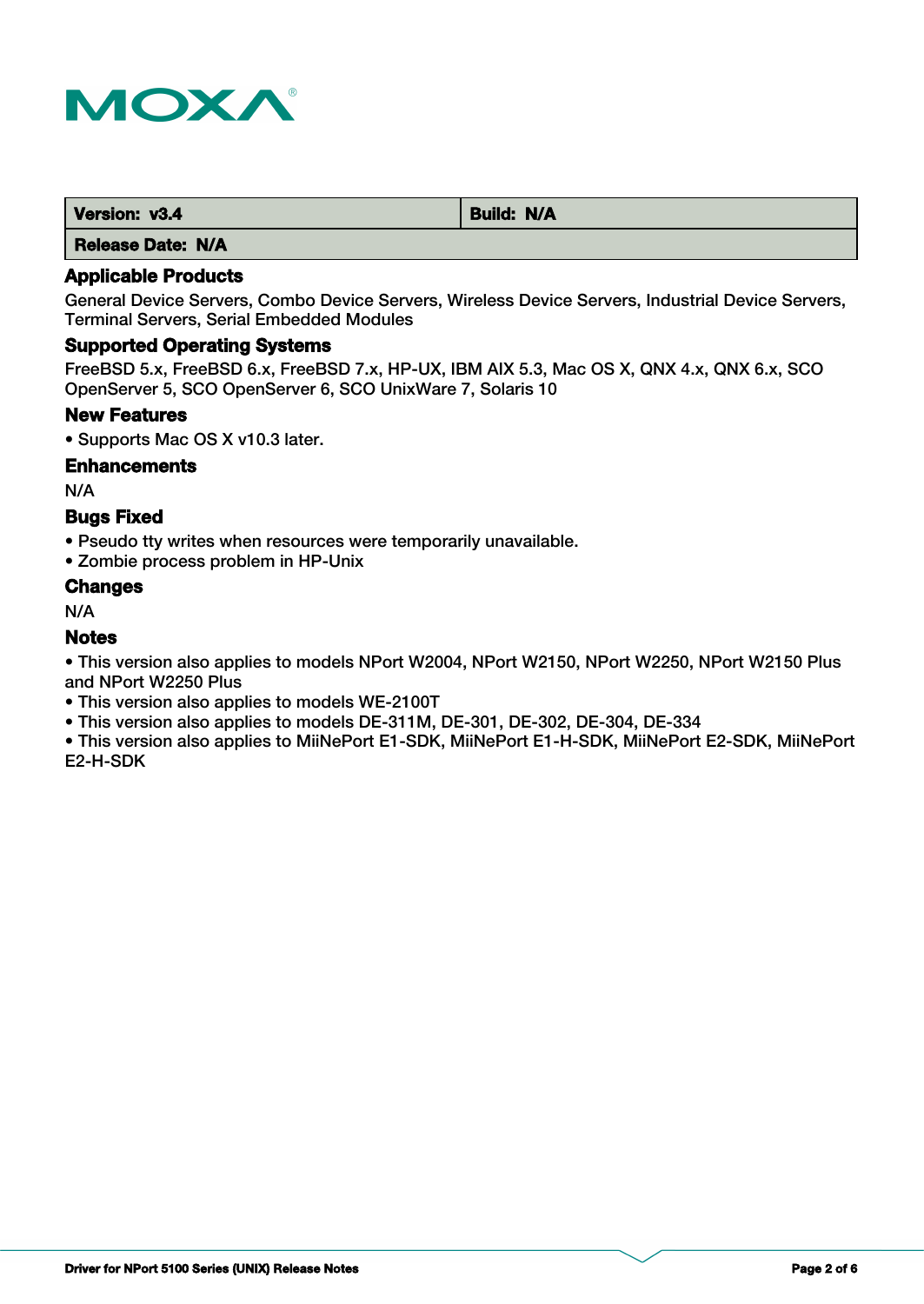

| Version: v3.3 | Build: N/A |
|---------------|------------|
| .             |            |

 **Release Date: N/A**

# **Applicable Products**

General Device Servers, Combo Device Servers, Wireless Device Servers, Industrial Device Servers, Terminal Servers, Serial Embedded Modules

# **Supported Operating Systems**

FreeBSD 5.x, FreeBSD 6.x, FreeBSD 7.x, HP-UX, IBM AIX 5.3, QNX 4.x, QNX 6.x, SCO OpenServer 5, SCO OpenServer 6, SCO UnixWare 7, Solaris 10

# **New Features**

- Supports Solaris 10 in Sparc Machine, IBM AIX 5.3.
- Supports Alpha Server.

# **Enhancements**

N/A

# **Bugs Fixed**

- Driver connection problem in QNX4.
- When NPort restarted, the driver reset connection would fail in big-endian machines.
- moxattyd would close when a user used terminal to open ports.
- -t parameter would not work on 64-bit machines.
- NPort polling mechnism bug in QNX 6.
- "Invalid Argument" message when using the stty command in Solaris.
- The driver buffer size was changed to 8192 bytes for AIX.
- moxattyd disappeared in big-endian machines.
- Zombie processes were generated on QNX 4 when the device server was disconnected.

# **Changes**

N/A

# **Notes**

• This version also applies to models NPort W2004, NPort W2150, NPort W2250, NPort W2150 Plus and NPort W2250 Plus

• This version also applies to models WE-2100T

• This version also applies to models DE-311M, DE-301, DE-302, DE-304, DE-334

• This version also applies to MiiNePort E1-SDK, MiiNePort E1-H-SDK, MiiNePort E2-SDK, MiiNePort E2-H-SDK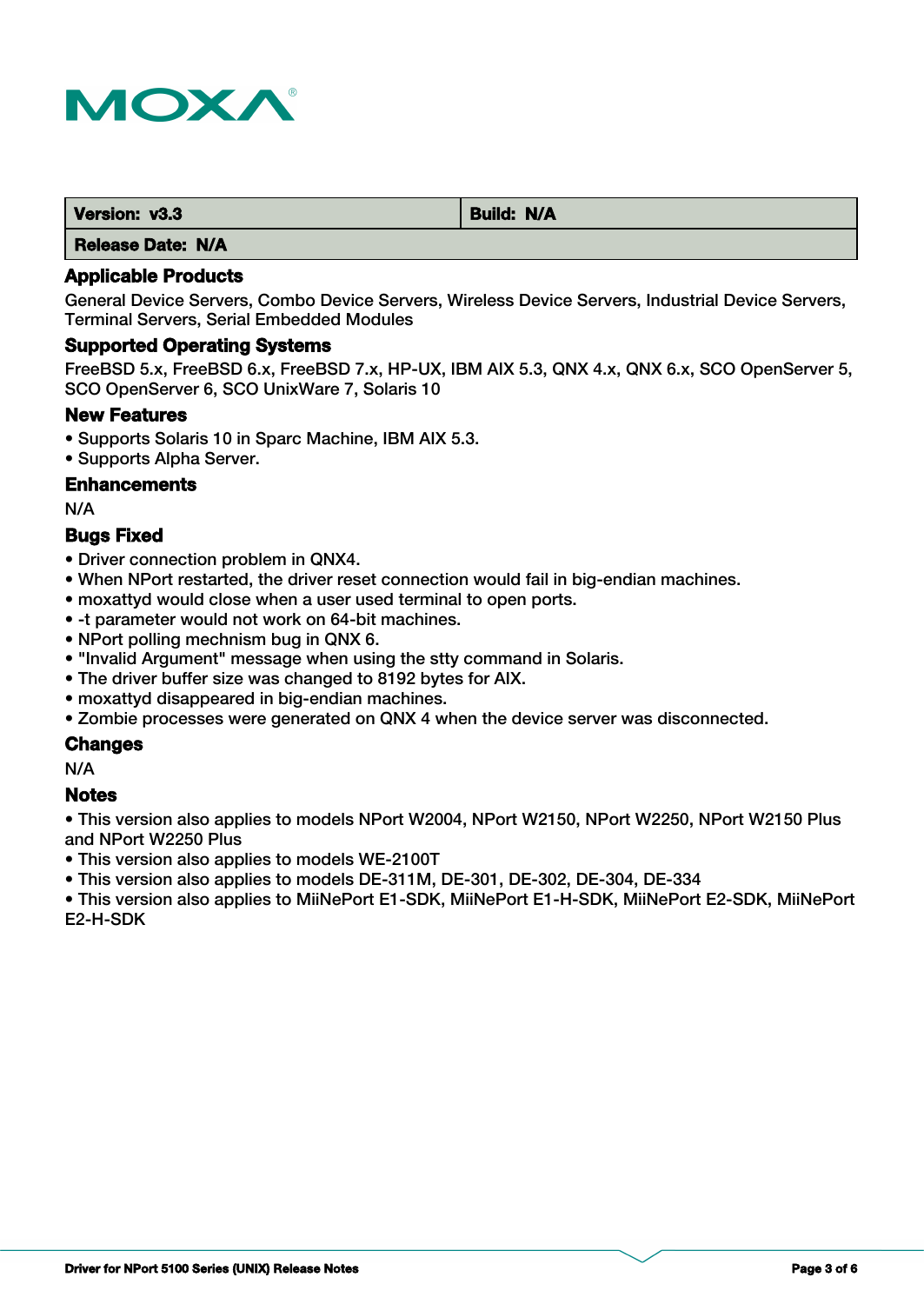

 **Release Date: N/A**

# **Applicable Products**

NPort 5130, NPort 5150

## **Supported Operating Systems**

FreeBSD 5.x, FreeBSD 6.x, FreeBSD 7.x, HP-UX, QNX 4.x, QNX 6.x, SCO OpenServer 5, SCO OpenServer 6, SCO UnixWare 7

#### **New Features**

N/A

# **Enhancements**

N/A

# **Bugs Fixed**

• The user's password and SNMP community name may be exposed by buffer overflow issue.

#### **Changes**

N/A

## **Notes**

N/A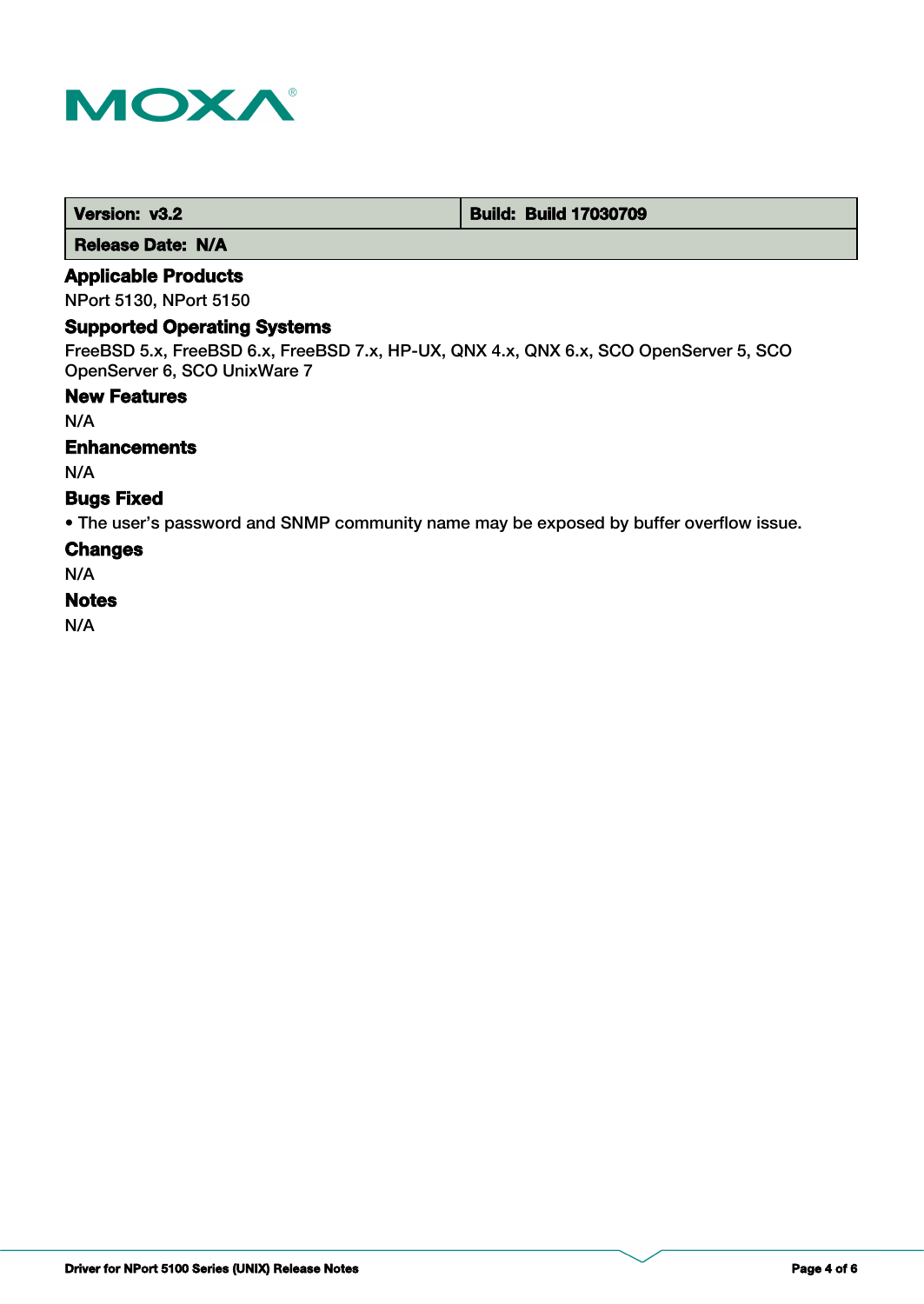

#### **Version: v3.1 Build: Build: Build 16100411**

 **Release Date: N/A**

# **Applicable Products**

NPort 5130, NPort 5150

#### **Supported Operating Systems**

HP-UX, QNX 6.x, SCO OpenServer 5, SCO UnixWare 7

#### **New Features**

N/A

# **Enhancements**

• Support "ARP probe" in RFC5227. NPort would response for ARP requests with sender IP address 0.0.0.0.

- Enhance web login security and support 5 users login simultaneously.
- Extend HTTP's challenge ID length from 32 bits to 256 bits.
- Enable default password as "moxa".
- Increase CSRF protection mechanism.
- Increase XSS protection mechanism.
- IP of NPort Can be set to address ending with 0 or 255.

# **Bugs Fixed**

- NPort can't send e-mail by using Google's SMTP server.
- In pair connection mode, master doesn't pull down RTS/DTR signal after TCP connection is broken.
- Command port sends lots of "D\_ASPP\_CMD\_ALIVE" packets after running 50 days.
- NPort may reboot or hang under serveral buffer overflow attacks on Telnet, SSH, DSCI, SNMP,

# **Changes**

N/A

## **Notes**

N/A